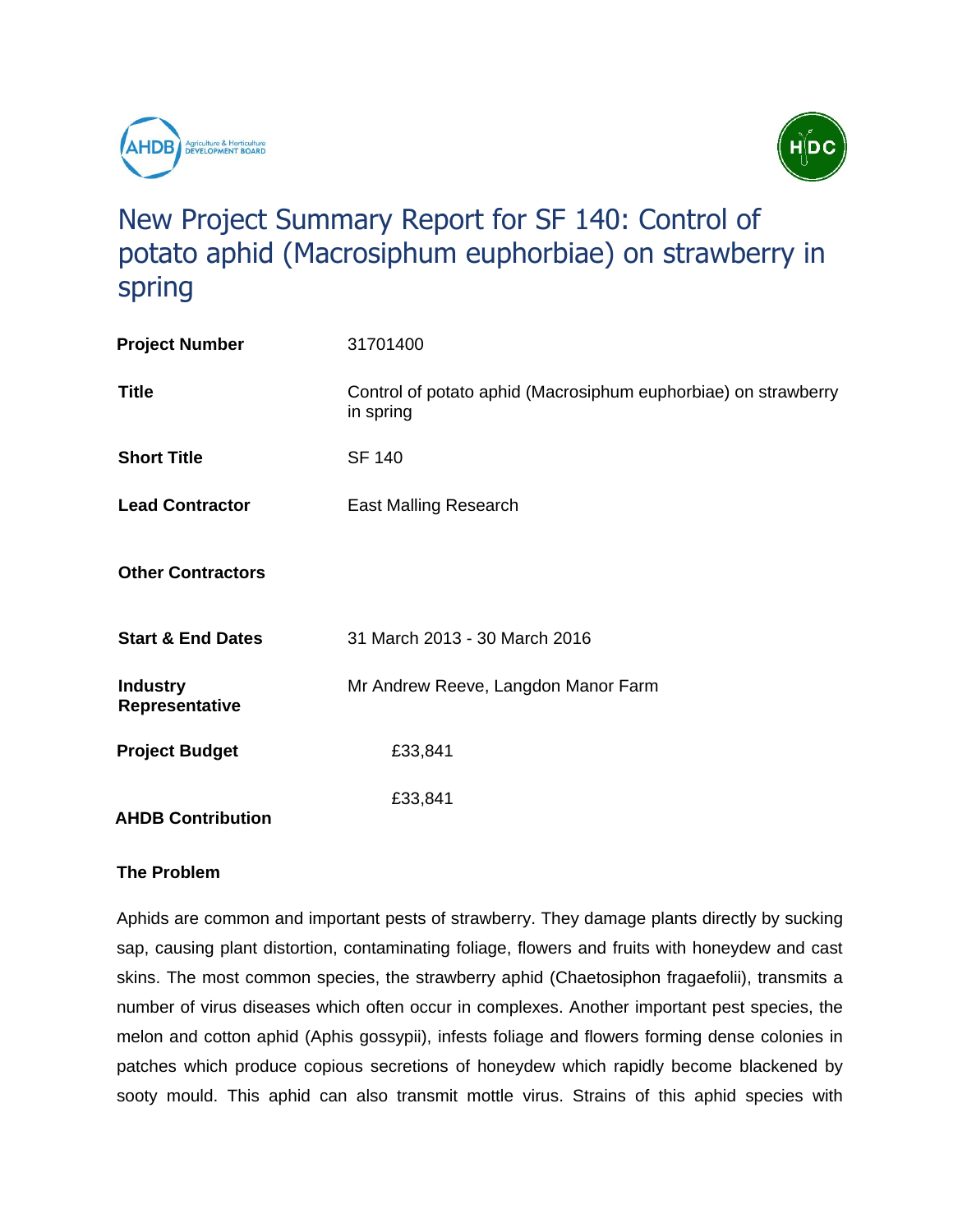reduced sensitivity to insecticides are widespread and growers have difficulty achieving control with organophosphate (OP), carbamate or pyrethroid insecticides. In recent years growers have reported problems in controlling aphids in early spring, in particular M. euphorbiae (Fig. 1). This is more likely to be a consequence of lower temperatures reducing the efficacy of products than aphicide resistance alone (IRAG 2008, 2012). As the strawberry growing season is increasingly beginning earlier with crops under fleece and tunnels this is becoming a more regular and widespread problem.

# **Aims and Objectives**

# *(i) Project aim(s):*

To improve the control of potato aphid (Macrosiphum euphorbiae) in the spring on strawberry

# *(ii) Project objective(s):*

1. Screen up to 10 insecticides to determine the most efficacious products for controlling potato aphid on strawberry (Yr 1)

2. Compare the most efficacious insecticide at different temperatures to determine the effects that climate has on the product's performance (Yr 2)

3. Determine if control can be improved with the addition of adjuvants and/or two way mixes of insecticides (Yr 3)

# **Approach**

*Objective 1 Screen up to 10 insecticides to determine the most efficacious products for controlling potato aphid on strawberry (Yr 1)*

# Site:

Hard-standing at East Malling Research, New Road, East Malling, Kent ME19 6BJ

# Treatments:

In year 1 we will test up to 10 crop protection products (Table 2), including flonicamid (Mainman, Mutiny, Teppeki) and new emerging actives from chemical companies (including bio-controls) for efficacy at controlling M. euphoria on strawberry (Fragaria x ananassa). Contact has been made with the companies in Table 1 and this list will be finalised before the start of the project in discussion with Viv Powell and Roma Gwynn.

The trial will be done using drip irrigated potted plants (Evie II) in their second year of growth (to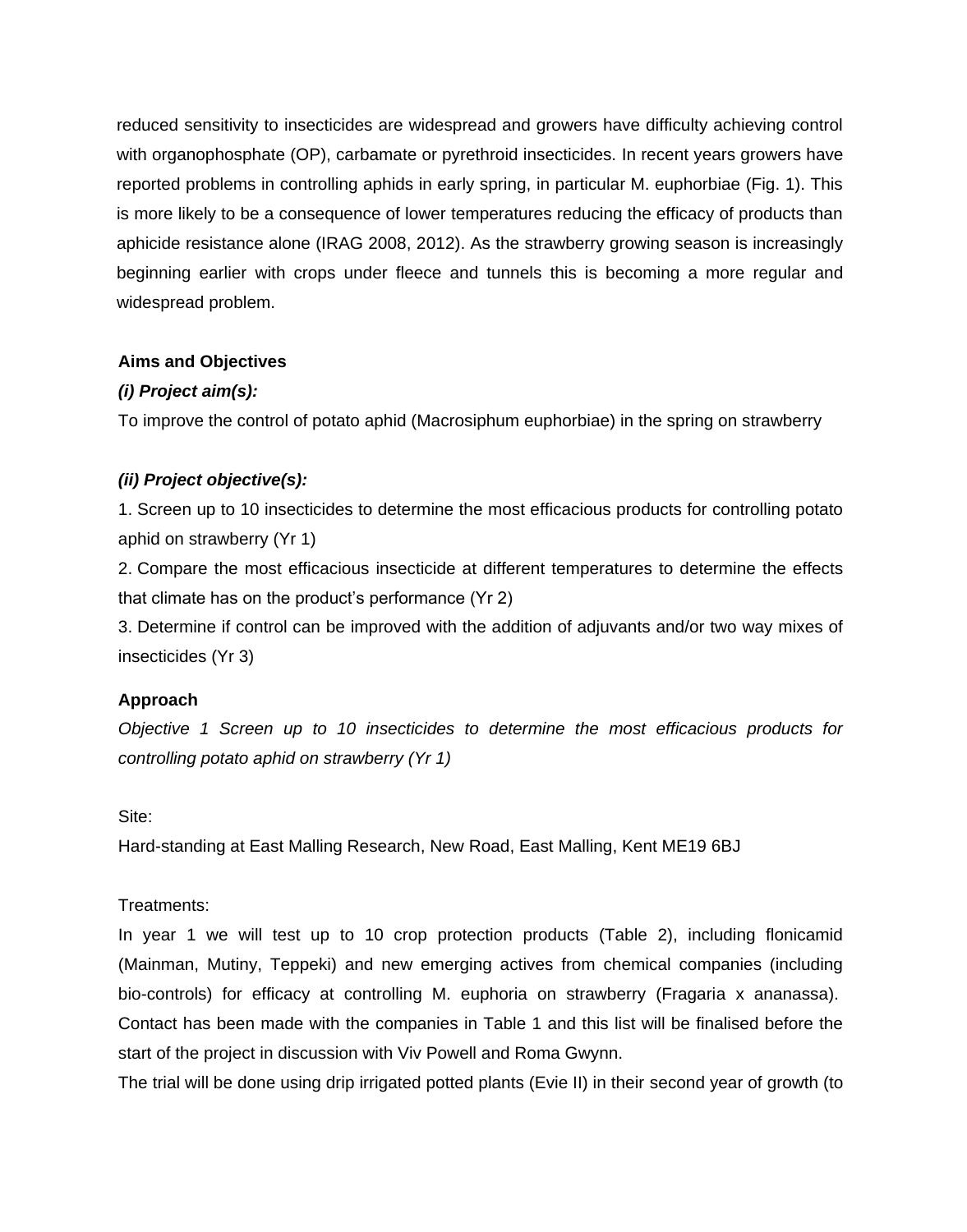give a higher degree of canopy density). There will be no 'crop destruct' costs as the plants will only be used for this experiment and will be disposed of at the end of the trial. Each plant will be inoculated with at least two M. euphorbiae in early spring and colonies allowed to develop. Treatments will be applied at 1000 l/ha using a hand pump knapsack sprayer with a hand lance (to minimise inter-plot contamination by spray drift). The treatments will be applied once the aphid populations have built up in May, allowing us to determine which insecticides are most effective in the spring. We will ensure that the treatments are applied at typical spring temperatures (e.g. between a range of 0oC and 15oC).

#### Experimental design:

The experiment will be a randomised block experiment with four replicates of each treatment including an untreated control. Each plot will consist of six plants (=240 plants). The plots in each block will be arranged end to end in a row, with 1 m spacing between.

#### Assessments:

A pre-assessment of the numbers of adult and nymph aphids on three young leaves in the centre of each plant will be counted. Post treatment application assessments will be done after 3 and 10 days, counting numbers of live adults and nymphs on a number of leaves that will give statistical differences between efficacious treatments and the controls. If biological treatments are selected for testing then Roma Gwynn will be consulted for the best timing of assessments. Aphid species will be checked according to EPPO PP1/252 (Fig. 1). Data will be transformed if distribution is skewed and analysed using ANOVA for comparisons to the untreated control and between treatments. The crop will be examined for the presence of phytotoxic effects (or visible remains of the product).

#### Meteorological records:

Wet and dry bulb temperature with aspirated psychrometer, wind speed and direction before and after spraying. Full records available from EMR met station. Two temperature and humidity data loggers will be placed in the crop at the onset of the experiment.

*Objective 2. Compare the most efficacious insecticide at different temperatures to determine the effects that climate has on the product's performance (Yr 2)*